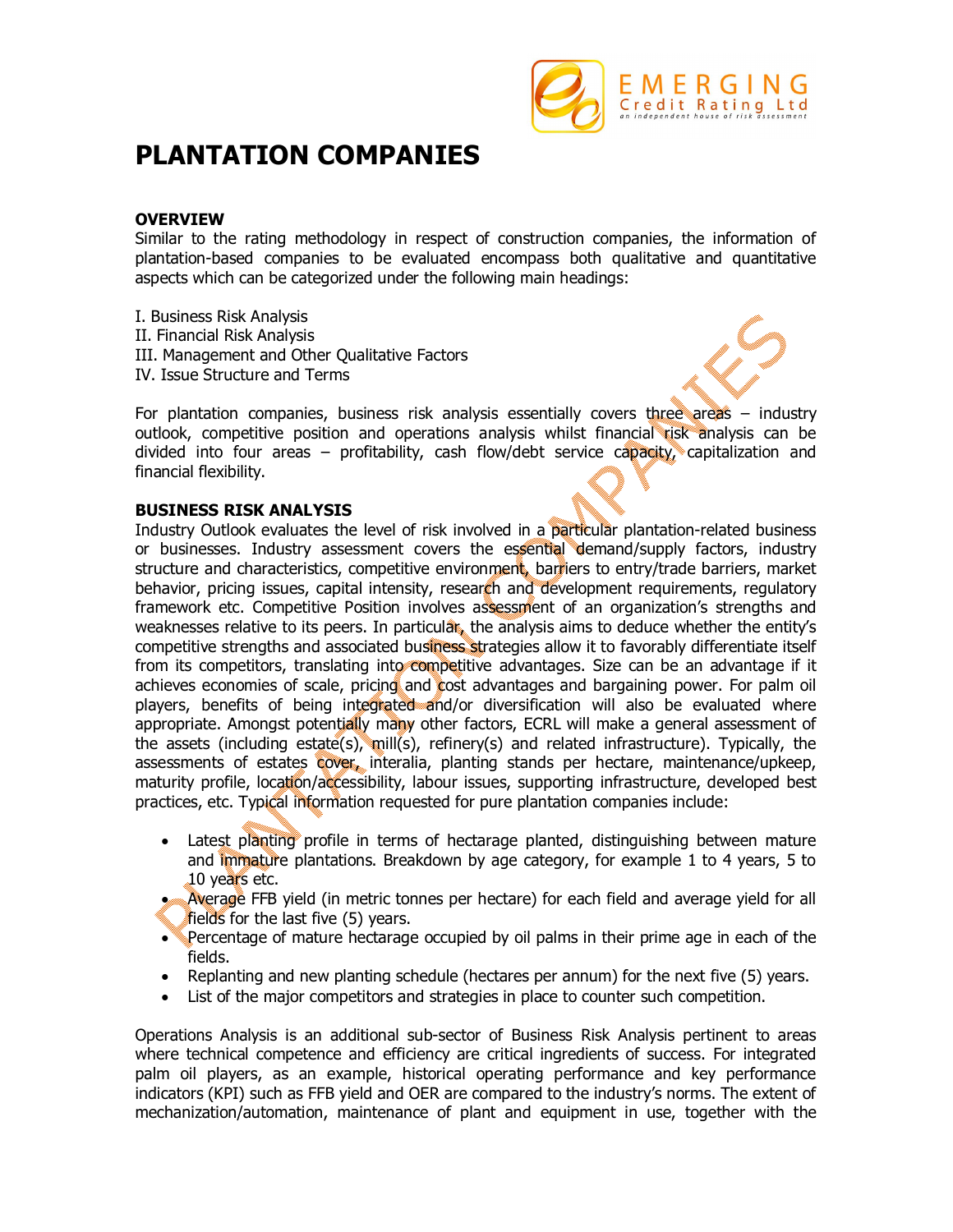

quality of systems and processes, often provide explanation towards the variances in performance. In addition, the analysis would also involve review of the key personnel experience and expertise and level of research and development undertaken. Typical information requested for pure plantation companies include:

- Description of mechanization applied and research and development activities undertaken.
- Description of labour force/total estate workers (and breakdown in terms of skilled and unskilled, local and foreign workers etc) and rate of labour turnover, whether employees/workers are easily sourced.
- Data on planting cost to maturity based on per hectare (inclusive of the breakdown).
- **•** Description of policy on replanting  $-$  based on age of trees, annual allocation/budget etc.
- Reason for significant differences in yield factors across all estates.
- Assessments of asset performances, for example using KPIs.
- Description of maintenance in terms of trees, soil, pest control, manuring program and fruit analysis.
- Details of the planned capital expenditure requirements for the next five (5) years and how the company intends to finance them.
- Description of the steps taken or the company's contingency plans in the event of depressed commodity prices, poor harvest and labour related problems.
- Description of insurance arrangements in place to mitigate risks associated with operational interruption, including the list of insurers together with policies/items covered.

### **FINANCIAL RISK ANALYSIS**

Profitability measures include historical and current operating profit margins wherein a record of reliable profits would lend credibility to the company's assumptions on future trend. Growth pattern, either significantly faster or slower than normal industry cycle, may be a basis for concern and should be analysed accordingly. Based on ECRL's observation, upstream plantation activities generally register double digit margins whilst further downstream or diversified plantation companies tend to enjoy stable albeit mid to high single digit margins. Besides the margins analysis, ECRL's analyst will also evaluate performance by relating profits to assets, to permanent capital and to equity. Return on assets is computed both before and after taxes to measure the productivity of all assets. Return on equity is the narrowest of the return computations and the outcome of the calculation is influenced by the capital structure chosen by the subject company. Other ratios used to gauge the contribution of profits to the company's financial profile include the retained earnings ratio, the dividend pay out ratio and interest coverage ratio. The retained earnings ratio indicates the extent to which profits reinvested in the business have contributed to the funding of the company's assets over a period of time. ECRL's focus is on the trend, with a preference for a stable or rising ratio, indicating that the company is able to rely more on internally generated funds for its growth. Based on ECRL's observation, upstream plantation activities are likely to display rising ratios due to minimal capex, stable or improving profit level. ECRL's analyst will have to consider this fact in the context of whether the company is undergoing rapid expansion or vice versa. The dividend payout ratio considers the portion of earnings paid out as dividends on ordinary shares. Payouts above the norm for the industry may be a source of concern. In addition, ECRL's analyst will question the reasons for a high pay out ratio if the firm faces a large capital investment program. Any dividend payout would normally be subject to certain dividend covenant or restrictions set out in the issue structure. In the absence of profits or the potential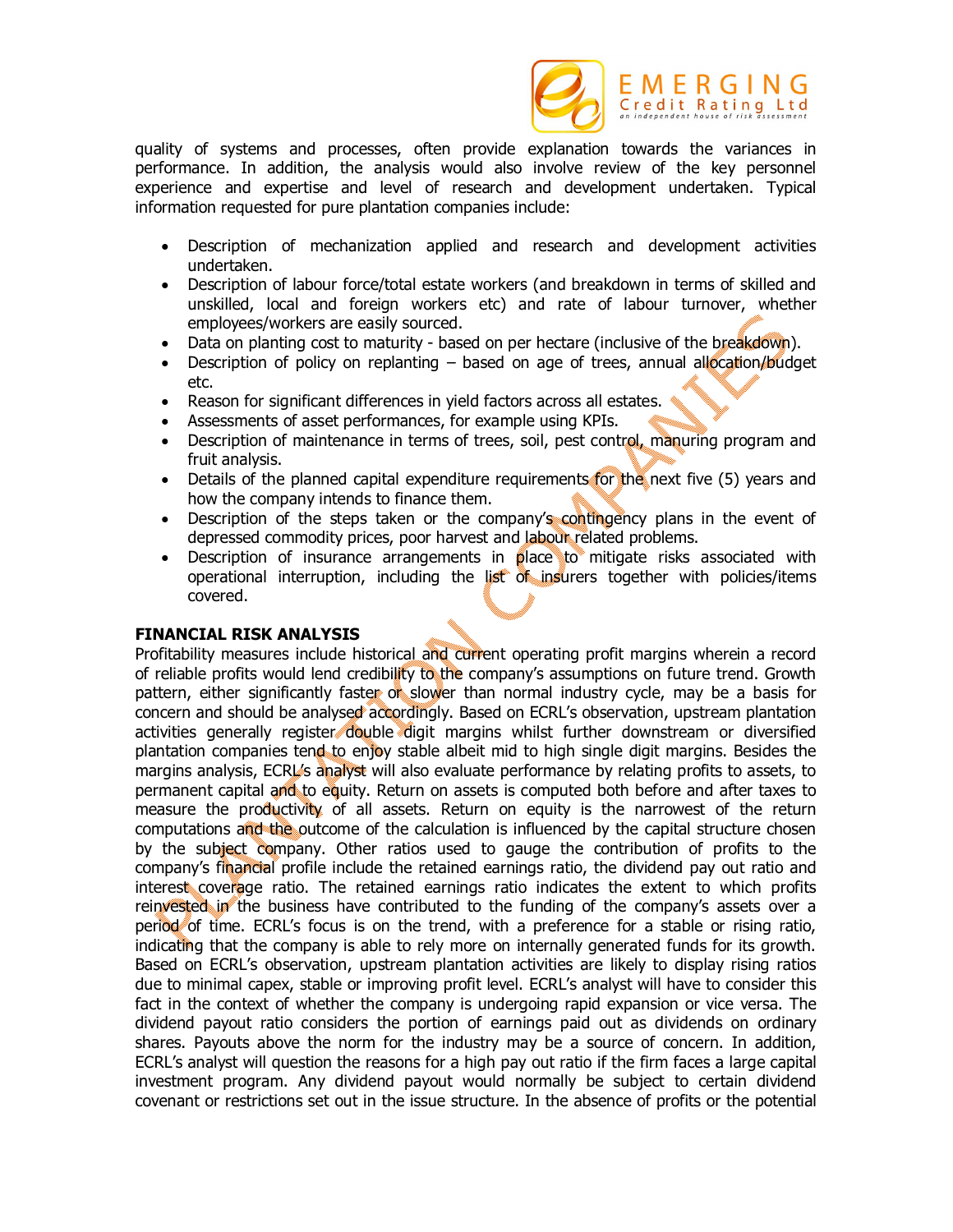

for profits, equity capital will be difficult to justify and debt financing will be costly (whether from conventional bank borrowings or issuing private debt securities), if available at all. Established plantation companies with good track records have more flexibility to refinance or retire outstanding debts via access to the capital market, as opposed to being dependent on matching internally generated funds to debt maturities.

### **Cash Flow Generating Ability/Debt Servicing Capacity**

Evaluates the strength of a company's cash flow, which is the principal source of repayment for the debt obligations. Cash flow can either be from operating or from non-operating sources. Operating cash flow is derived from pre-tax profits adjusted for items not involving movement of funds, principally depreciation, amortization and other non-cash items, plus interest. Nonoperating cash flows are normally derived from sales of long term assets, which may include property or equipment, parts of or entire business units, or investments in affiliates. In general, ECRL's cash flow assessment considers four ratios; Cash Flow from Operations (CFO) Interest Coverage, CFO Debt Coverage, CFO Capital Expenditure (Capex), and Capex/Depreciation. Cash outflows include capital expenditure, long-term investments, dividend payments, interest expense and working capital changes. A company's historical record of cash flow surpluses or deficits must be evaluated in terms of the reasons for the performance. Cash surpluses are of little comfort if they result from the company cutting back on expenses to maintain competitiveness of its assets, for instance on fertilization, on plant and equipment, etc. Cash deficits, in contrast, would warrant greater concern if they stem from high dividend payouts or working capital changes unrelated to the development of the business in contrast to capital investments incurred for new or expanded production facility. ECRL's observation on cash flow movements of more established or growing plantation companies found that they are heavily influenced by business cycles, unplanned working capital changes, and sometimes opportunistic transactions. Thus, in gauging the reasonableness of a company's future cash flow projections, ECRL's analyst will seek to understand the underlying assumptions; how these relate to what the company has previously accomplished and take into account the outlook for the industry and the overall economy. When conducting sensitivity analyses on a plantation company's cash flow projections, good risk scores would not automatically be given to companies whose forecasts, even when stressed via lower pricing or weaker production or combined, indicate future cash flow surpluses. The cash flow surplus needs to be considered in terms of the debt interest (CFO Interest Coverage ratio) and principal (CFO Debt Coverage ratio) – the company's requirement and capacity to service both and to a certain extent, the competitive health of the business if the surplus is utilized to reduce debt rather than reinvested. Based on ECRL's experience, plantation companies in the single A category have consistently demonstrated interest coverage of above three times. It is common that plantation companies have non-core assets which could be sold to raise cash. Notwithstanding, for ECRL's analyst to give positive consideration to such assets (further discussed in the Financial Flexibility section), companies should be able to demonstrate sound knowledge of the extent of their holdings together with approximate market values and appropriately tie back to its strategic direction and/or justify the purpose of divestment. On liquidity, based on ECRL's observation, most pure plantation companies experience seasonal flows, suggesting temporary boost in cash balances during peak season, for instance, which ECRL would not assume as a permanent fixture. Important information can be compiled from "turnover" ratios for the asset categories of receivables and inventory, to gauge the level of funds tied up in these activities, and from the liability category of trade payables, to ascertain whether the company is stretching out or expediting payments to its creditors. Based on ECRL's observation, most pure plantation companies' liquidity position can be compared based on trend assessment by tracking turnover rates over time as well as relative to key competitors/rated peers. In terms of flexibility derived from potential sale of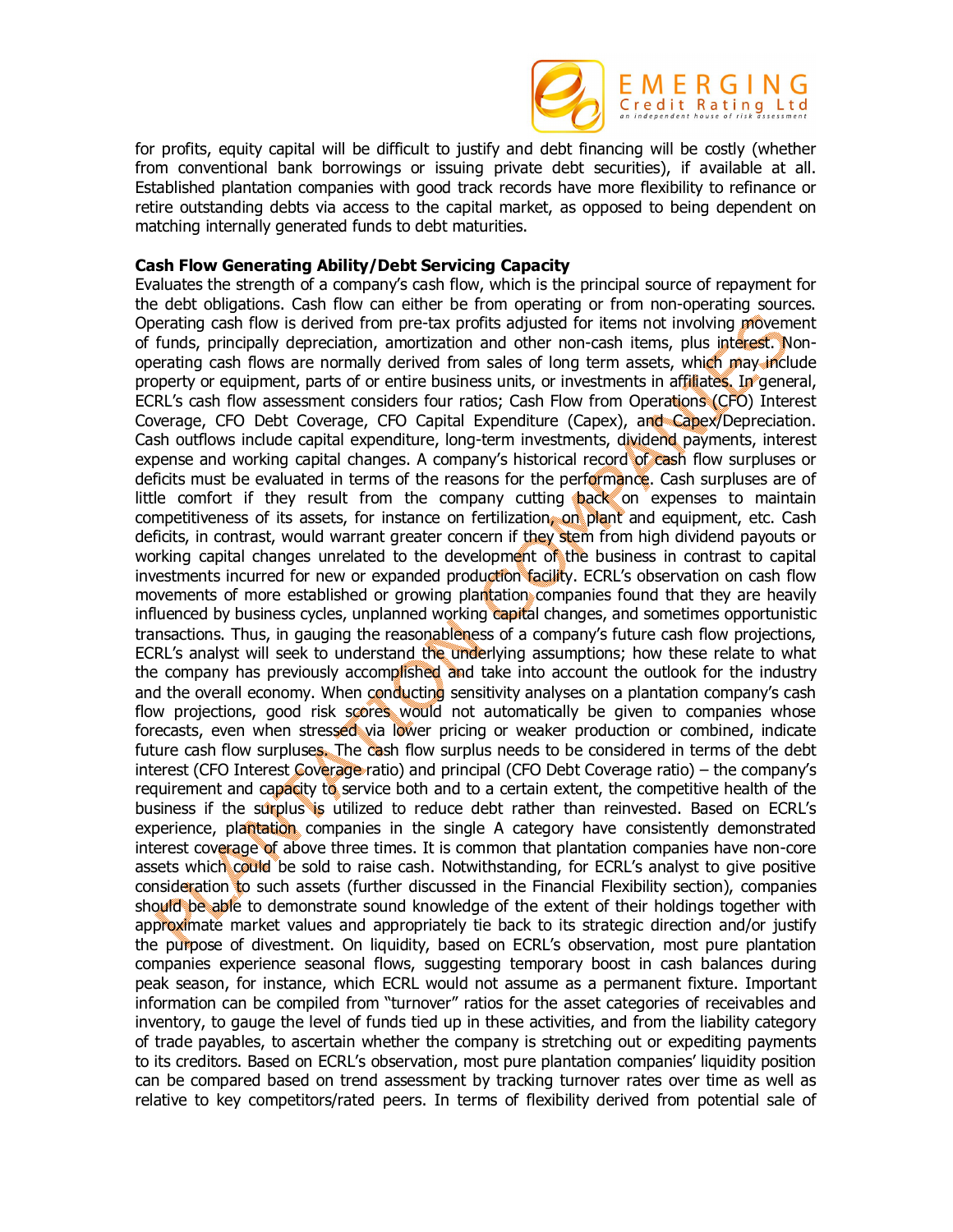

tangible assets such as plantation land, the marketability and independent valuation of the land are important considerations.

#### **Capitalization/Financial Policies evaluate a company's risk orientation.**

ECRL's analyst would seek to understand the basis of a company's financial policies and its capital structure before drawing conclusions in this section of the credit analysis. The extent to which a company decides to finance its operations with debt rather than equity will influence ECRL's rating recommendation. It is not unusual to find the management of some companies that have not thought through their financial policies thoroughly. For plantation companies, several ratios are normally computed to enable ECRL to measure debt leverage. The universal standard leverage measure is Total Debt/Equity, which considers all on-balance sheet debt obligations, including such short-term liabilities as bank overdrafts, relative to equity (defined as shareholders' funds plus minority interest). The Total Debt/Equity calculation can be broken down into Long- Term Debt/Equity and Short-Term Debt/Equity components. While short term debt exposes a company to liquidity and refinancing risks, its use within reasonable limits is justified by cost and asset-matching considerations. Based on ECRL's experience, plantation companies in the single A category have consistently demonstrated Total Debt/Equity or debt leverage ratio of below 0.8 times.

In addition to the ratios discussed, ECRL's analyst will also consider the debt amortization schedule as part of the evaluation of debt protection measures and debt leverage position. For example, bullet maturities indicate that the debt may have to be refinanced at maturity with new debt or other forms of external capital, hence higher risk of refinancing. Nonetheless, companies those are able to address these debt spikes well in advance are certainly preferable to those that wait until nearer to maturity date. Most plantation companies rated by ECRL have debt amortization schedules as opposed to bullet repayments; mitigating refinancing risk Financial Flexibility principally incorporates the concepts of liquidity and access to alternate financial sources. A number of ratios can be used to evaluate a company's liquidity including the Cash Ratio (cash and equivalents/current liabilities), the Quick Assets Ratio (cash and equivalents plus trade receivables/current liabilities), and the Current Ratio (current assets/current liabilities). Some positive consideration may also be given to unencumbered assets available for pledge to secure further funding. In addition to internally generated liquidity, most companies arrange alternative financing to protect against contingencies and to take advantage of opportunities. More established plantation companies usually have extensive bank facilities of various types. This, however, may involve the company(s) paying additional commitment fees or other forms of compensation to the bank(s) for those facilities. It should be recognized that most bank facilities have "material adverse change" clauses which preemptively releases the bank from any obligation to lend or withdraw the facilities if the company experiences significant negative business impact, for example a down cycle in the CPO price. Trade financing lines, due to the need for presentation of documents related to a specific transaction, are not flexible to be used as general financing requirement, hence viewed as limited flexibility.

### **MANAGEMENT AND OTHER QUALITATIVE FACTORS**

Evaluation of the management of plantation companies involves understanding the key management business decisions and strategic directions; how they are implemented and through what form of financing, among others. Ideally, a company's business goals and financial policies should be clear, consistently pursued and are realistic based on the understanding of the surrounding risk elements. ECRL's analyst would assess the reasonableness of the company's strategic direction and future plans, which justifies ECRL to